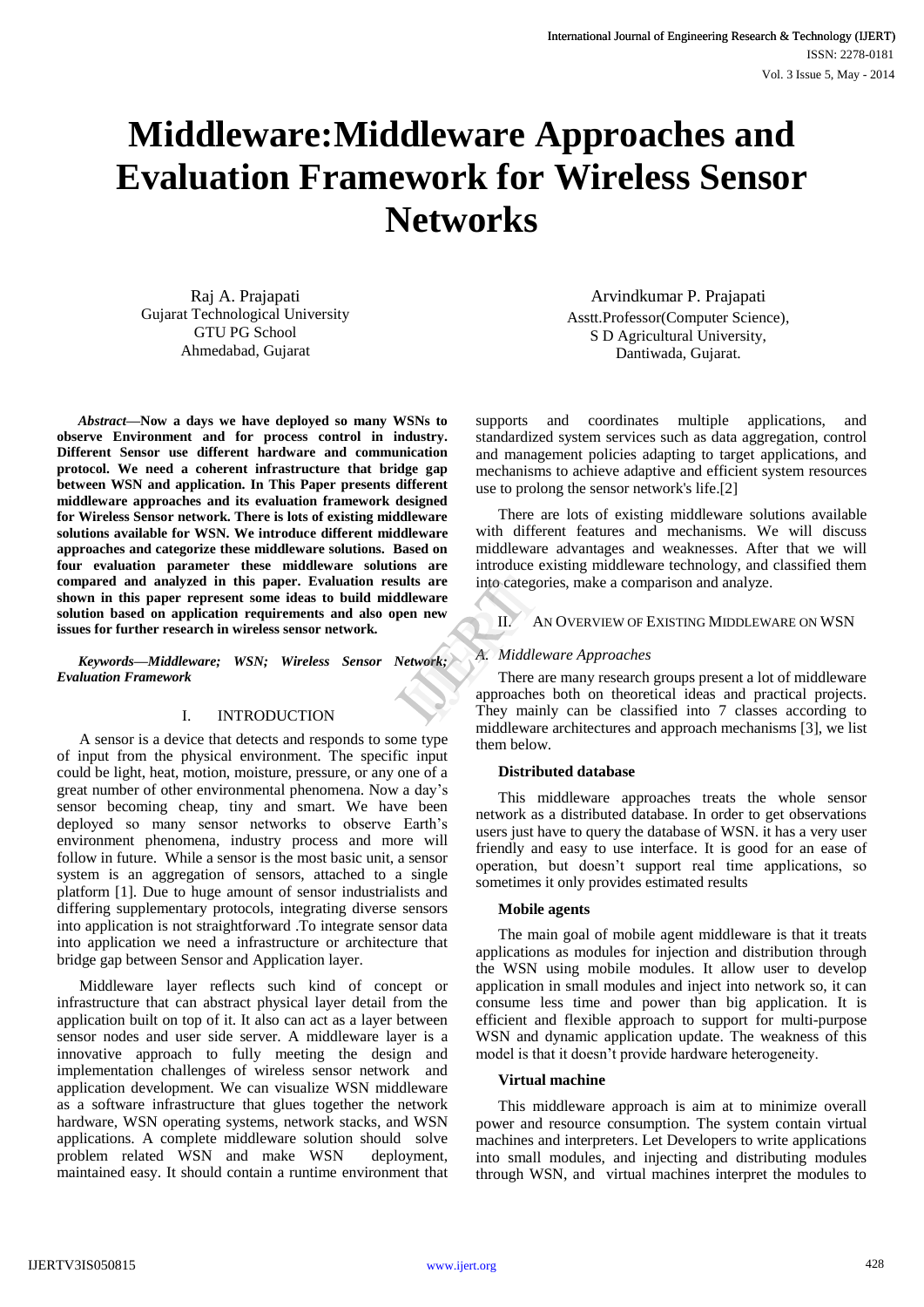implement application. This approach is good for to minimize power consumption but it doesn't support heterogeneous application and introduce high overhead.

#### **Application Driven**

This middleware allow user to fine tune network to fine tune network according user requirements for some specified purpose. Application driven middleware could adjusts network Qos parameters according to application requirements. It has a Architecture that supplies multiple network configurations by choosing suitable protocol in its network protocol stack. However it is tightly Coupled with application we can't use this middleware for general purpose.

#### **Message-oriented**

Message-oriented middleware implements communication between application and WSN using publish/subscribe mechanism implements the communications using publish/subscribe mechanism. In this case sensor act as producer and application act as a consumer. it reduced unnecessary communications when applications collecting data based on specified purpose and events. Strength of this middleware is that it provide asynchronous communication between Sender and receiver and it is loosely coupled that decouples sender and receiver.

## *B. Existing middleware technologies*

## **Cougar**

This project falls into Database category. This approach is very appropriate for large sensor networks and offers an easyto-use interface based on database query system for different operations. However, it uses valuable resources to transfer large amounts of raw data from sensor nodes to the database server. The possible risk for communication failure in a extensive sensor network makes Cougar's power awareness limited [4].

## **Impala**

This project falls into category of mobile agents. Impala is using modular programming approach. The whole architecture design is divided into two level layers: upper layer contains all the necessary protocols and application programs and the lower layer consist of middleware agents such as Application Updater, Application Adapter, and Event Filter. Impala support multiple different applications which located in upper layer by adapting, updating and event filtering data from lower layer. The Impala is original designed in Zebra Net Project, which is developed for wildlife tracking in large area with limited communications devices. It provide good performance for mobile sensors, lower time and lower minimize data volume for communication.[5].

## **Mate**

This project falls into category of Virtual machine project. Mate aims to provide better communication and adaptation to the ever-changing nature of WSN. It supports frankness and scalability by active messages to update the network infrastructure and configuration by injecting new capsules. Mate is small and expressive and has concise programs that makes the network dynamic, flexible, and easily reconfigurable. Mate doesn't provide hardwere heterogeneity

and introduce extra overhead because of interpretation model. [6]

## **Mires**

This middleware approach falls into category of message oriented middleware .Mires is middleware solution that runs and implemented on TinyOS. This middleware based ob publish subscribe mechanism. It exchanges message between sink node and application using publish/subscribe mechanism. It contains public/ subscribe service, routing components and additional services. The key feauter is the public/ subscribe service. it act as middle layer to transfer publish/subscribe message, and further more to establish communications between sensors and user applications. Each node acts as a producer that produce data and application acts as consumer that consume data.[7]

## III. EVALUATION AND ANALYZE

## *A. Abbreviations and Acronyms*

We will evaluate the existing middleware solutions mentioned above base on following evaluation criteria: scalability, Real time service, heterogeneity, loose coupling.

- **Scalability:** "If an application grows, the network should be flexible enough to allow this growth anywhere and anytime without affecting network performance"[3].Middleware should be flexible enough to number of nodes that produce the data and number of application that injects application knowledge into network. Most of time WSN topology is dynamic so, middleware should support sensor nodes maintenance and reconfiguration. Performation and is a performation of the performation of the state of the performation of the performation of the performation of the performation of the performation of the performation of the performation of the perform
	- **Heterogeneity:** Middleware should provide mechanism that abstract various types of hardware and communication protocol. Middleware should be capable of support different type of sensor hardware and communication protocol. The middlewares which run on single operating system or virtual machine, we determined them as medium supporting. For the middlewares which only designed for certain hardware, we determined them as weak supporting. For example, Runes is determined as strong support on heterogeneity, virtual machine based middlewares and middlewares run on the top of TinyOS are determined as medium, and Impala is determined as weak.
	- **Coupling**:Middleware which is designed for an specific purpose and provide support for set network parameter according to application requirements we determine them tightly coupled with an application and middleware which is designed for general purpose and not for specific purpose we determine them loosely coupled.
	- **Real Time**: Most of sensor network application deals with real time phenomena. Middleware which provide consistent data to application in asynchronous manner as well as event happen we determine them to support real time data.